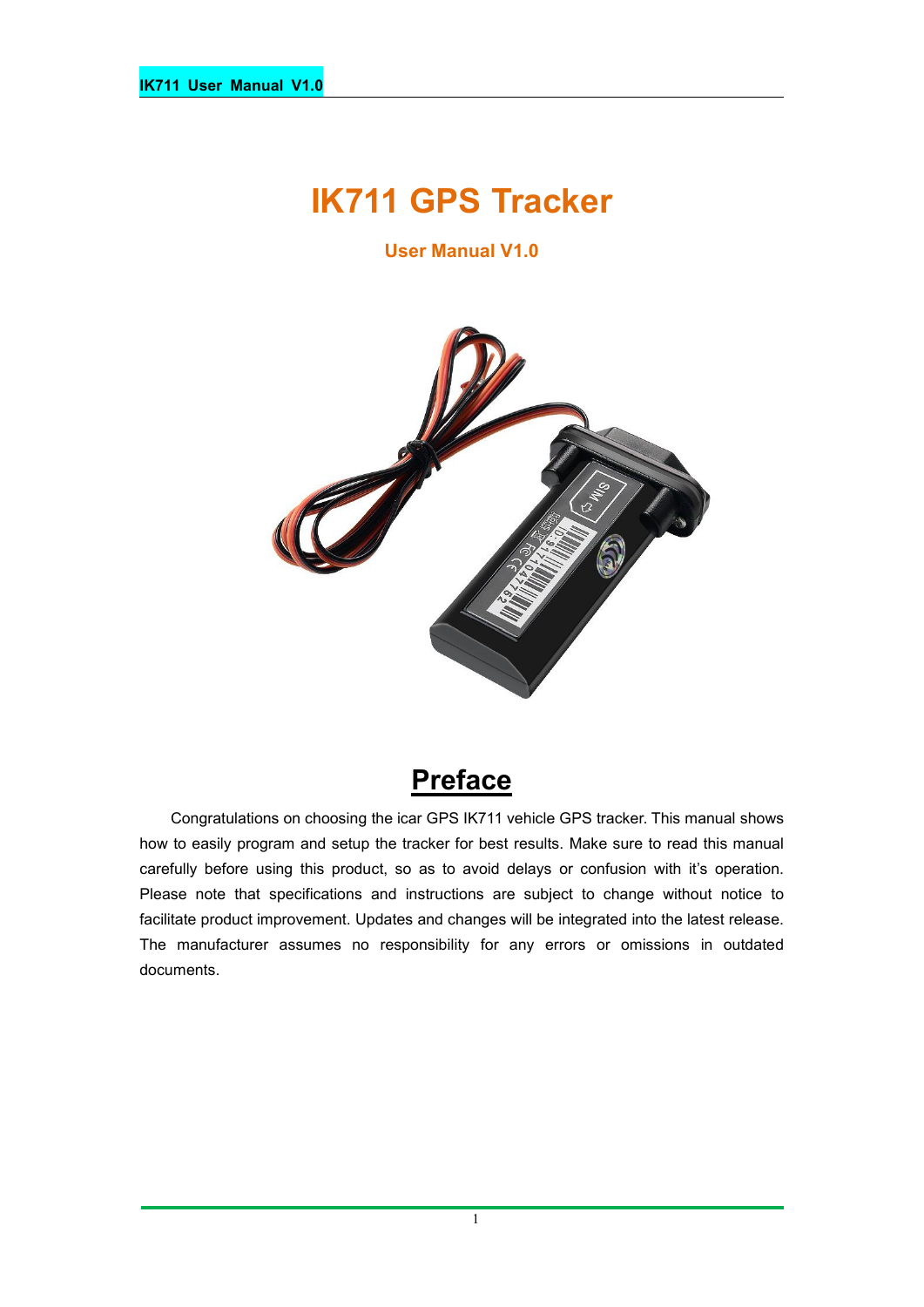#### **1. Overview**

IK711 is a Vehicle GPS tracker.

#### **2. Features**

- Real-timing tracking
- **•** GPS Positioning
- **•** History record check
- Geo-Fence alarm
- Low battery alarm
- Power saving mode
- PC & Mobile App tracking
- Mini Hidden
- IP65 Water resistant

## **3. Applications**

- Vehicle tracking
- $\bullet$  Motorcycle tracking
- **•** E-bike tracking

#### **4. Specifications**

| <b>Item</b>                 | <b>Specifications</b>              |
|-----------------------------|------------------------------------|
| Dimension                   | 87*33*15 mm                        |
| Weight                      | 65g                                |
| <b>Voltage Value</b>        | $9-75V$                            |
| Backup battery              | 3.7 V 140mAh                       |
| Power consumption           | 40mA standby current               |
| Working temperature         | $-20^{\circ}$ C to 65 $^{\circ}$ C |
| <b>Item</b>                 | <b>Specifications</b>              |
| <b>Cellular Bands</b>       | GSM: 850/900/1800/1900Mhz          |
| Positioning                 | GPS, AGPS, LBS                     |
| <b>Tracking Sensitivity</b> | -162 dBm                           |
| Sensor                      | Accelerometer                      |
| LED.                        | <b>RED/GREEN/BLUE</b>              |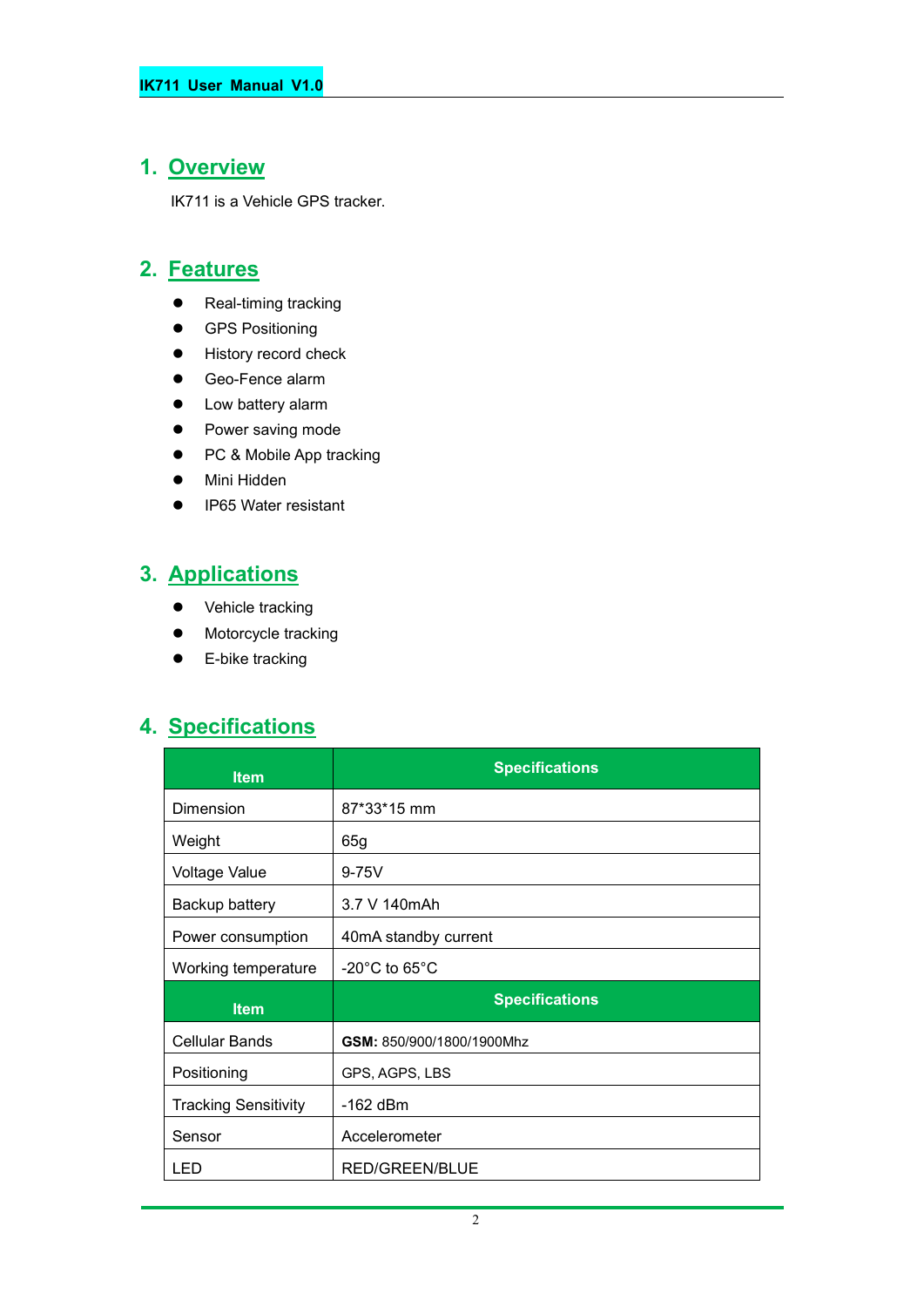#### **IK711 User Manual V1.0**

| SIM Card interface | Mini SIM |
|--------------------|----------|
| <b>Waterproof</b>  | IP65     |

## **5. IK711 interface**



#### **6. In the box**

- 1\* IK711 GPS Tracker
- **1** 1<sup>\*</sup> Quick Start Guide

#### **7. Installation**

#### **7.1 SIM Card installation**

- Get ready a **MiniSim Card** that support **GSM&GPRS** with30MB data per month
- Open the top housing
- $\bullet$  Insert **Sim card** to sim card slot correctly
- Devices would turn on autoly (green led will blinking).
- After that the device will be ready.

#### **7.2 LED Indications**

|                   | Fix                         | Flash    | Оff                                         |
|-------------------|-----------------------------|----------|---------------------------------------------|
| Green Light       | GSM/GPRS conversation start |          | No GPRS signal   Power off or in sleep mode |
| <b>Blue Light</b> | GPS location successful     |          | No GPRS signal   Power off or in sleep mode |
| Red Light         |                             | charging | Full battery or charged full                |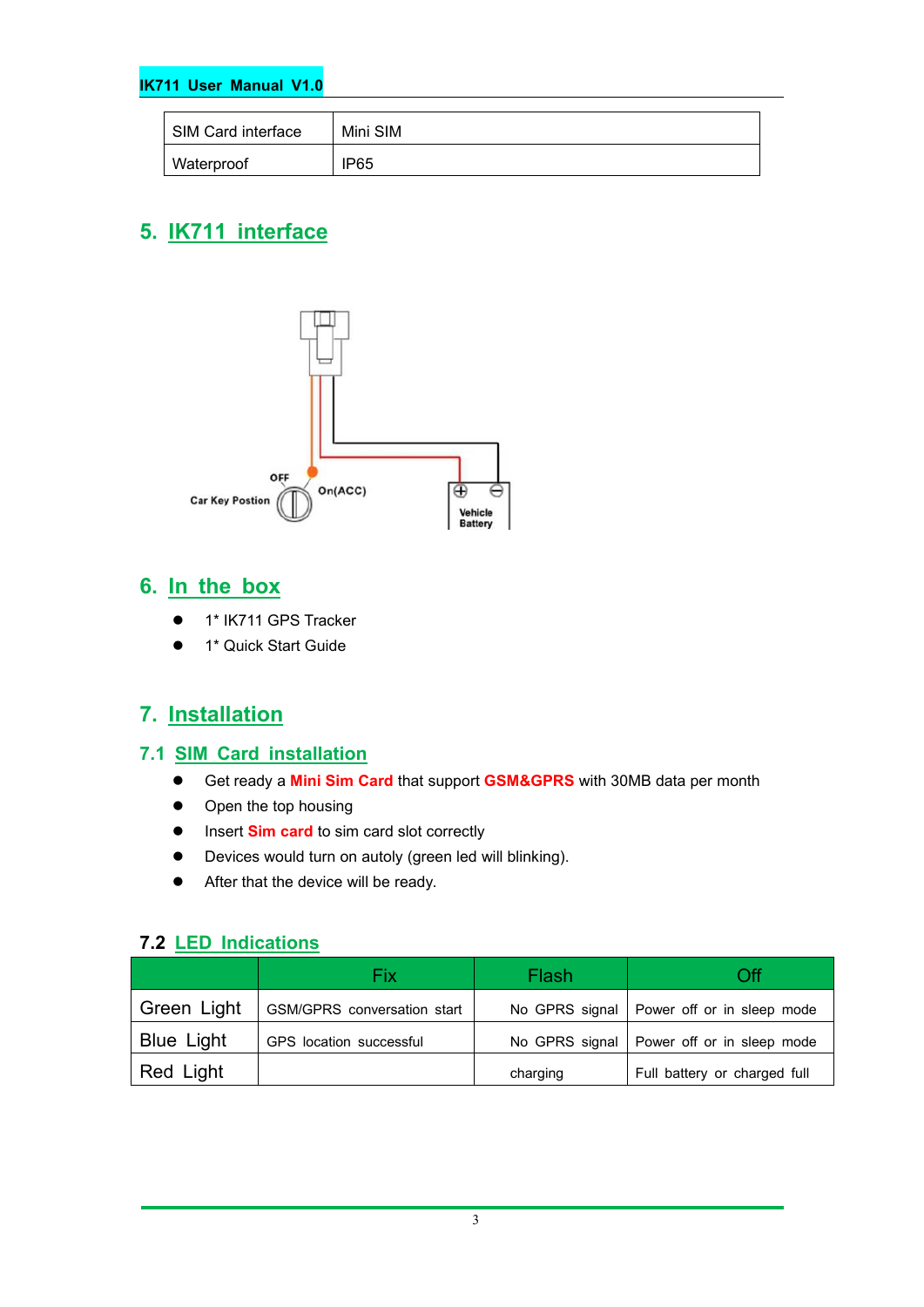#### **8. SMS Commands List**

| Function                                | <b>Command Format</b>                    | <b>Reply</b>      | for example             |
|-----------------------------------------|------------------------------------------|-------------------|-------------------------|
|                                         | apn+123456+space+content                 | apn ok            | apn123456 cmnet         |
| <b>APN</b>                              | apnuser+123456+space+content             | apnuser ok        |                         |
|                                         | apnpasswd+123456+space+content           | apnpasswd ok      |                         |
| admin<br>number                         | admin123456+space+admin phone nu<br>mber | admin ok          | admin123456 186******** |
| Domain                                  | IP+space+domain+space+port               | Set IP ok         | IP www.icargps.net 7700 |
| upload<br>frequency                     | FREQ, 123456, 30                         | OK                | FREQ, 123456, 30        |
| Voice<br>monitor                        | 88                                       | Monitor OK        | 88                      |
| Position                                | G123456                                  | Google map        |                         |
| <b>Restart GPS</b>                      | <b>CQGPS</b>                             | GPS reset OK!     | <b>CQGPS</b>            |
| <b>Restart Devic</b><br>$\vert e \vert$ | CQ                                       | system reset OK!  | CQ                      |
| Check                                   | <b>CXZT</b>                              | details of device | <b>CXZT</b>             |
| Back to facto<br>ry                     | Format                                   | OK                |                         |

## **9. App & PC Tracking platform**

#### **9.1 App install & Login**

 Search "**ICAR GPS**" in Google Play or iOS store(or scan the following QR code) to download the Mobile APP;



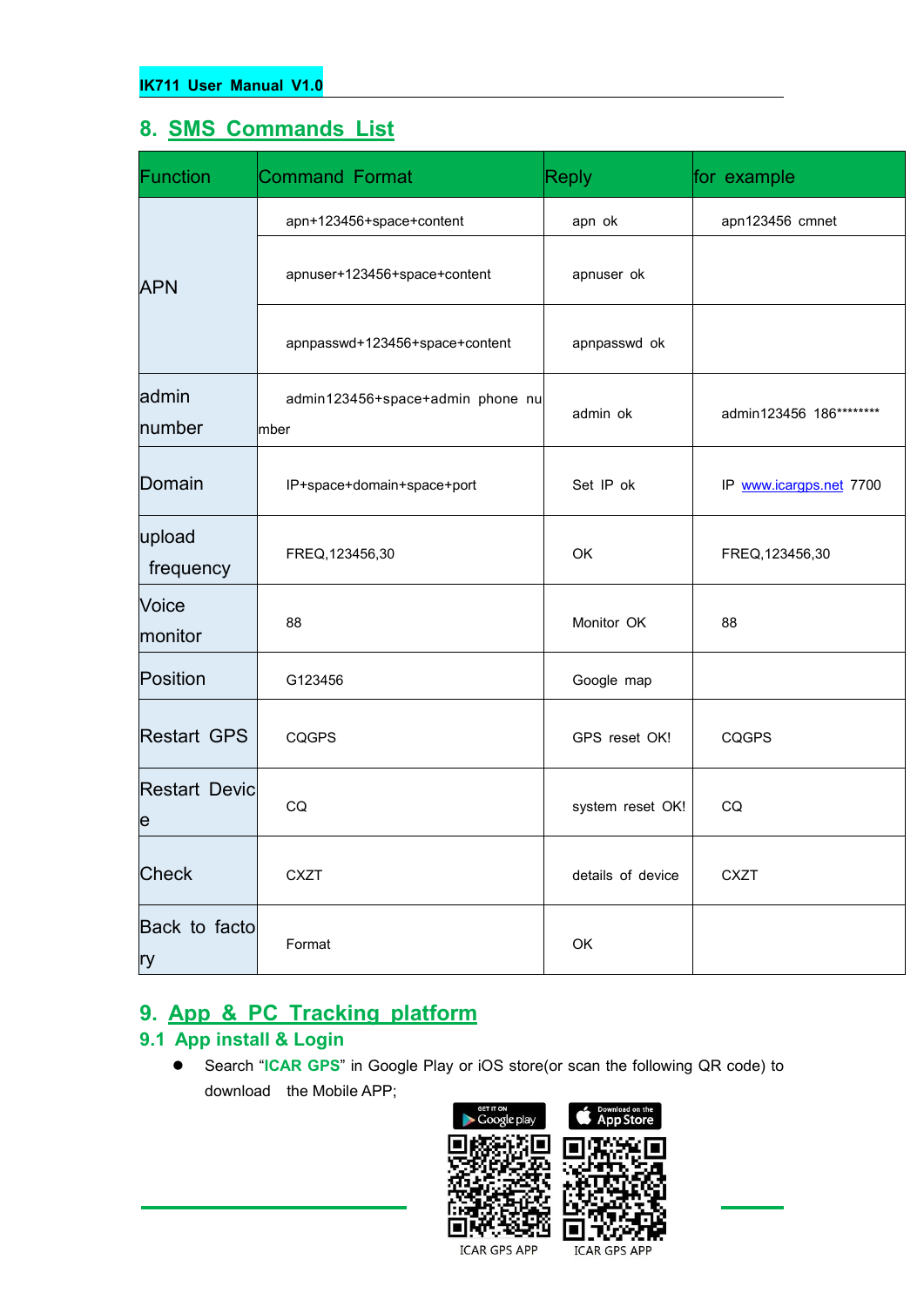- Choose the" Login by Device No.,
- Input your device's ID number and password(default is 123456) to login.



- Choose the" Login by User name.,
- Input your user name and password(default is 123456) to login.

#### **9.2 PC login**

- Web: [www.ic](http://www.trackits.com)argps.net, Choose "**ID No**."
- Input your device's ID number and password(default is 123456) to log in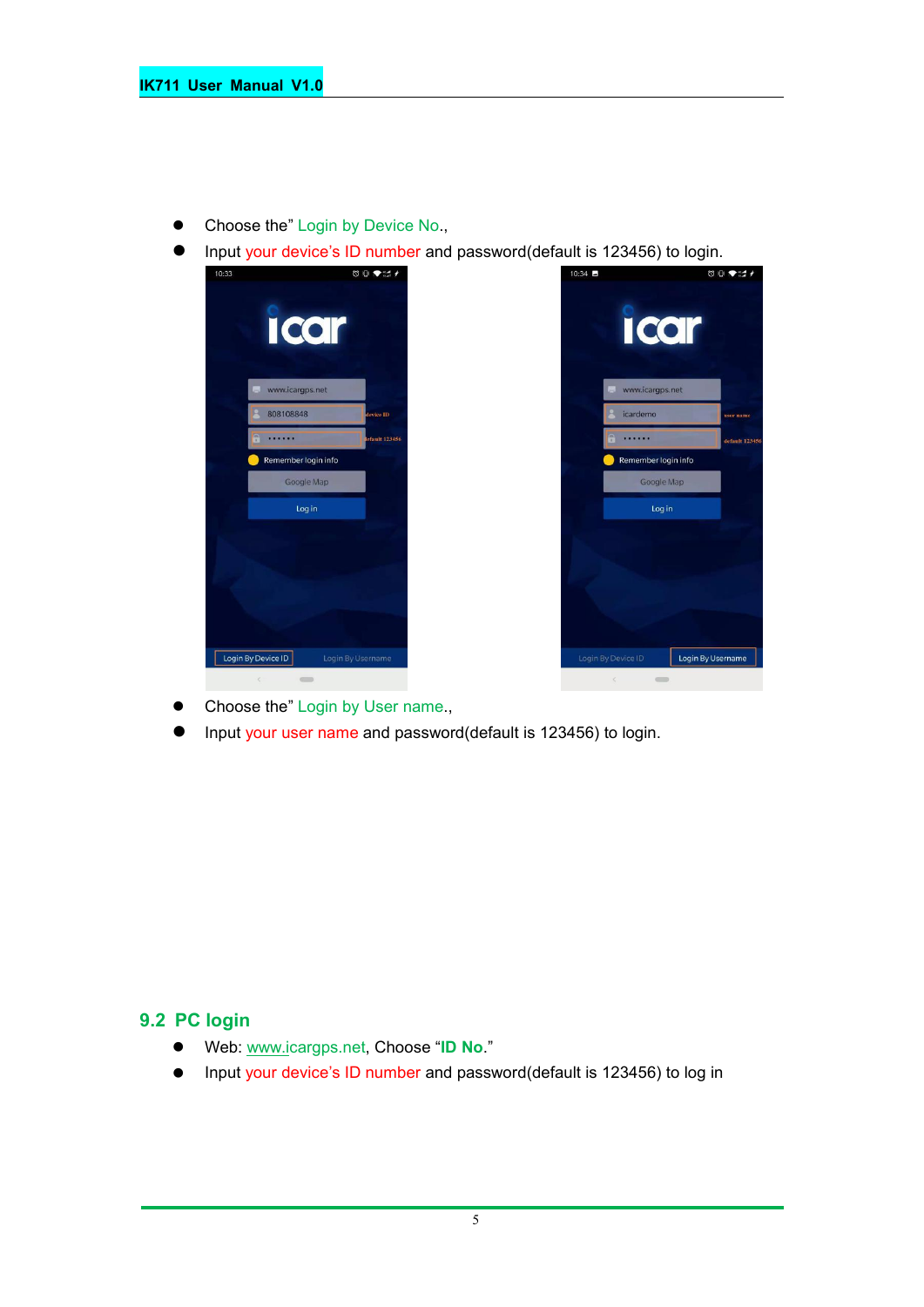|                                                                 | $\bullet$<br>$\sqrt{2}$<br>ID No.<br>Account                  |  |
|-----------------------------------------------------------------|---------------------------------------------------------------|--|
|                                                                 | 808108848<br>device ID                                        |  |
| Download on the<br>GET IT ON<br><b>App Store</b><br>Google play | $\mathbf{a}$<br>default 123456<br>                            |  |
|                                                                 | $\bullet$<br>enember<br>Demo                                  |  |
| <b>ICAR GPS APP</b><br><b>ICAR GPS APP</b>                      | Login<br>We offer<br>$\overline{a}$<br><b>Select language</b> |  |

- Web: [www.ic](http://www.trackits.com)argps.net, Choose "**Account**"
- **Input user name and password(default is 123456) to log in**

|                                                                 | CO<br>I                                                                           |
|-----------------------------------------------------------------|-----------------------------------------------------------------------------------|
|                                                                 | ID No.<br>Account<br>icardemo<br>user name                                        |
| GET IT ON<br>Download on the<br><b>App Store</b><br>Google play | default 123456<br><br>$\bullet$<br>enember<br>Demo                                |
| <b>ICAR GPS APP</b><br><b>ICAR GPS APP</b>                      | Login<br>÷<br>瑞<br>7,440<br>We offer<br>a i<br><b>COL</b><br>×<br>select language |

### **10. FAQ**

- Q:**Start up Fail?**
- A:Check the device power on or not.